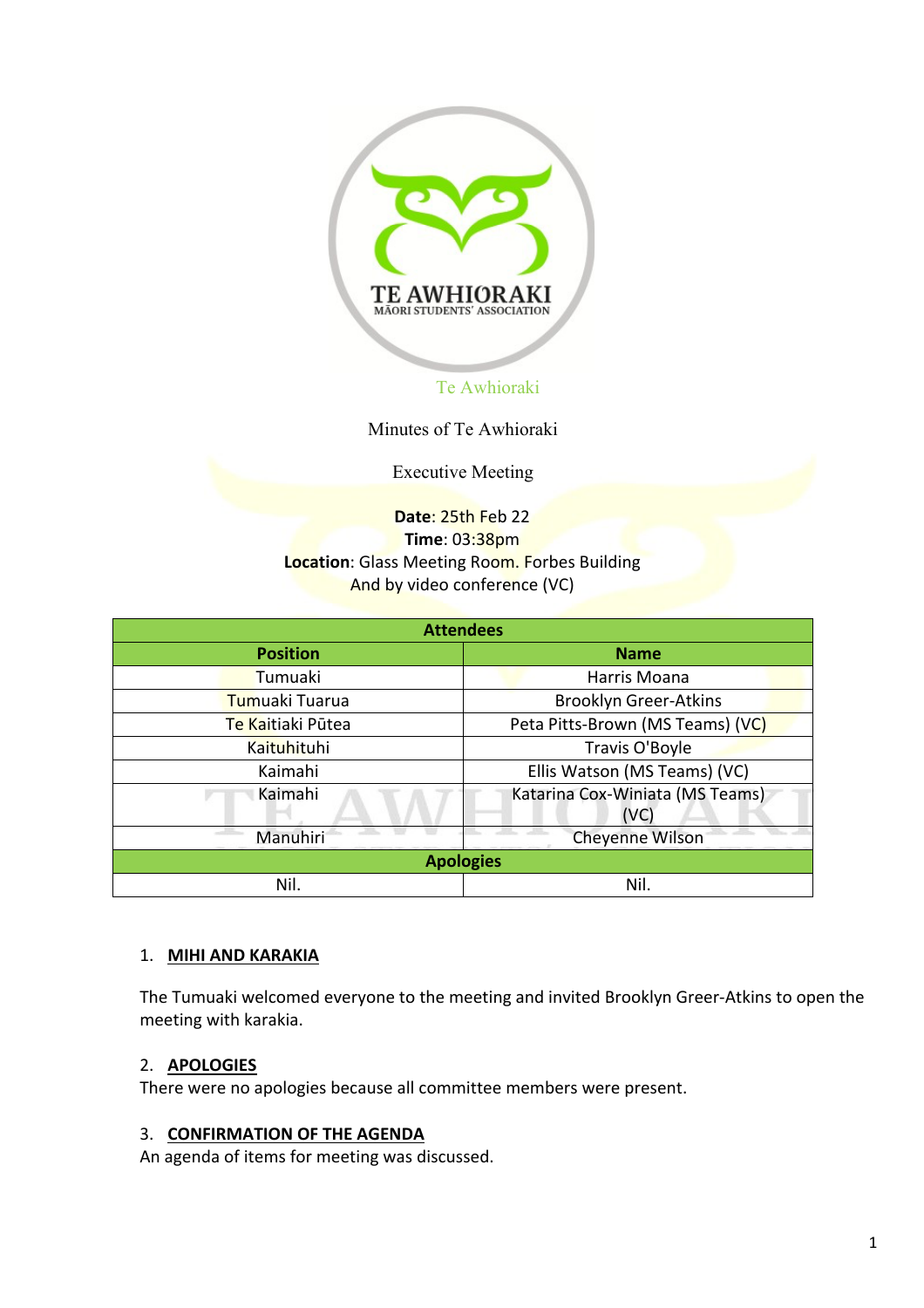## 4. **ACTION ITEMS**

| Item           | <b>Date</b><br>assigned | Action<br>required                       | Person (s)<br>responsible   | Due Date | <b>Status</b>   | <b>Date</b><br>Completed |
|----------------|-------------------------|------------------------------------------|-----------------------------|----------|-----------------|--------------------------|
| 1              | Dec 21                  | Create a<br>pamphlet for<br>Te Awhioraki | Kataraina Cox-<br>Winiata   | Feb 22   | Report received | Feb 2022                 |
| $\overline{2}$ | Dec 21                  | Create a<br>video for Te<br>Awhioraki    | <b>Ellis Watson</b>         | Feb 2022 | Report received | Feb 2022                 |
| 3              | <b>Dec 21</b>           | Review of<br>Market Day<br>event         | Peta Pitts-<br><b>Brown</b> | Feb 2022 | Report received | Feb 2022                 |

## 5. **TUMUAKI ADDRESS**

Harris Moana, addressed the meeting. He asked that:

- 2022 be the Executive's year to serve Maori students and help support students as much as possible. This will require commitment outside of the ordinary hours.
- Although we have taken on the extra responsibility by being Executive members, our priority should be our studies. Studies come first.
- We all enjoy our time on the Executive.
- We continue to build a framework that will be of benefit to future leaders of Te Awhioraki.

#### 6. **REPORTS**

A. Te Awhioraki Pamphlets

| <b>Point</b> | <b>Report</b>                                                       |  |  |  |  |
|--------------|---------------------------------------------------------------------|--|--|--|--|
|              | The pamphlet is a good design and easy to read.                     |  |  |  |  |
| 2            | Liaison with key stakeholders was good.                             |  |  |  |  |
| 3            | Laura was very proactive and excellent to work with.                |  |  |  |  |
| 4            | The pamphlet was given out on market day. Approx. Sixtywere         |  |  |  |  |
|              | given out.                                                          |  |  |  |  |
| 5            | An improvement point is to make the pamphlet more genericto be used |  |  |  |  |
|              | in more than one year.                                              |  |  |  |  |
| 6            | 500 pamphlets were purchased.                                       |  |  |  |  |

#### B. Te Awhioraki Video

| Point | Report                                         |
|-------|------------------------------------------------|
|       | The video was simple and easy to put together. |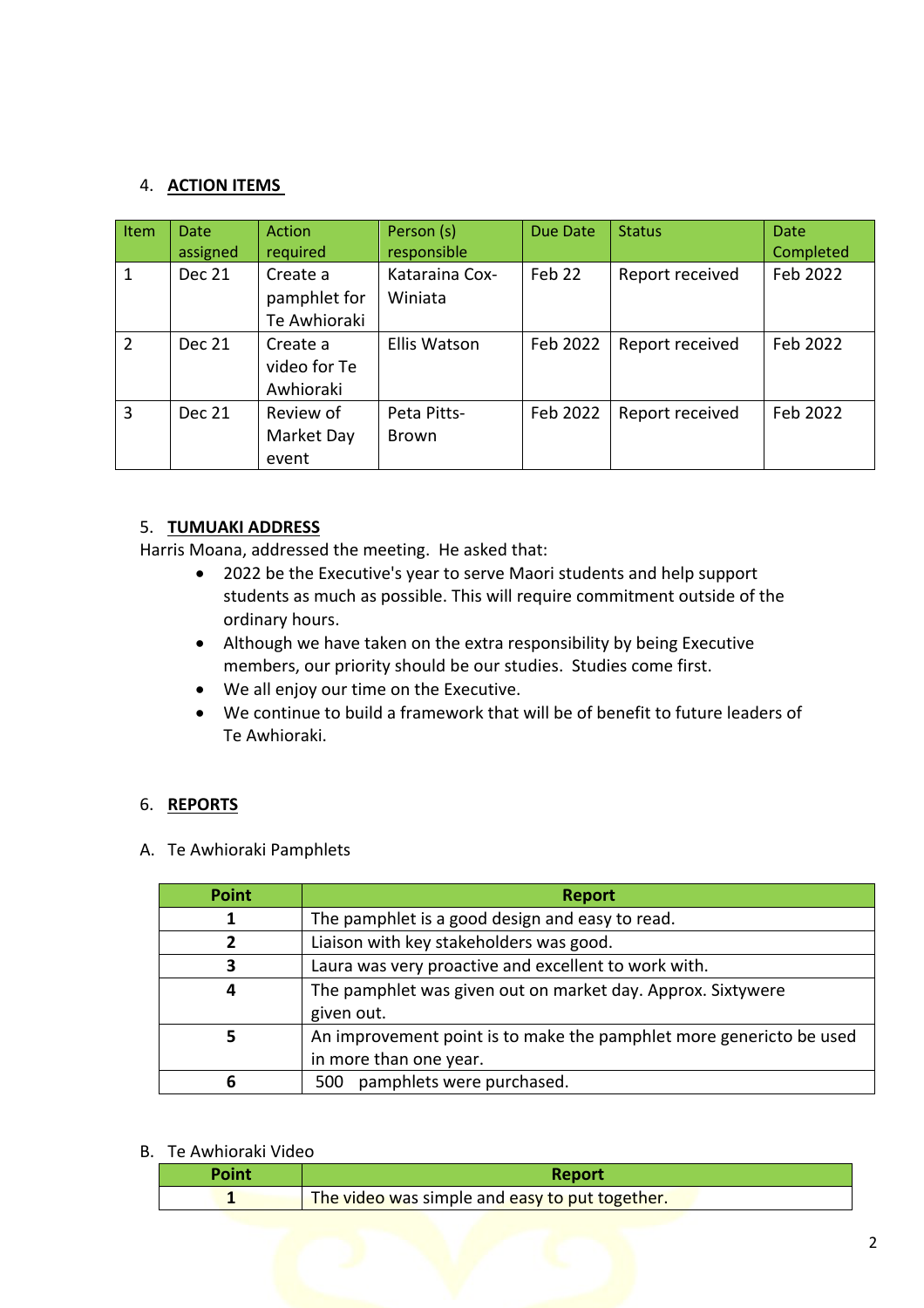|   | Technical complications with the video sound of one Executive<br>member. That video was sent away to a subject matter expert to fix. |
|---|--------------------------------------------------------------------------------------------------------------------------------------|
| 3 | Janelle sent the videos to a sound specialist.                                                                                       |
|   | The video will be used at Re-O-Week again.                                                                                           |

# C. Review of Market Day

| <b>Point</b> | <b>Status</b>                                                                                                                                               |  |  |  |
|--------------|-------------------------------------------------------------------------------------------------------------------------------------------------------------|--|--|--|
|              | Te Awhioraki stand was set up well.                                                                                                                         |  |  |  |
| 2            | Free merchandise was a good incentive. Next time make geargive<br>away more incentive-based; people have to play a game<br>and win to get free merchandise. |  |  |  |
| 3            | The Executive agreed to send an email to all students that signed up<br>at clubs and market day regardless of whether theyare of Maori<br>descent or not.   |  |  |  |

## 7. **2022 STRATEGIC PLAN**

The 2022 Te Awhioraki Strategic Plan was presented for discussion by Harris Moana and Travis O'Boyle.

| <b>Motion:</b> | That the 2022 Te Awhioraki Strategic plan be approved and<br>presented to the March 2022 AGM for adoption. |
|----------------|------------------------------------------------------------------------------------------------------------|
| Moved by:      | <b>Travis</b>                                                                                              |
| Second by:     | Peta                                                                                                       |
| Carried:       | Unanimously                                                                                                |

## 8. **2022 ANNUAL FINANCIAL BUDGET**

The 2022 annual financial budget was presented for discussion by Peta Pitts-Brown. Any expenditure outside the approved budget needs to be approved by the Executive.

| <b>Motion:</b> | That the 2022 annual financial budget be approved. |
|----------------|----------------------------------------------------|
| Moved by:      | <b>Brooklyn</b>                                    |
| Seconded by:   | Travis                                             |
| Carried        | Unanimously                                        |

## 9. **MERCHANDISE**

The meeting discussed merchandise ideas.

| <b>Motion:</b> | That merchandising ideas be investigated by Brooklyn Greer- |  |  |
|----------------|-------------------------------------------------------------|--|--|
|                | Atkins and Peta Pitts-Brown.                                |  |  |
| Moved by:      | Brooklyn                                                    |  |  |
| Seconded by:   | <b>Travis</b>                                               |  |  |
| <b>Carried</b> | Unanimously                                                 |  |  |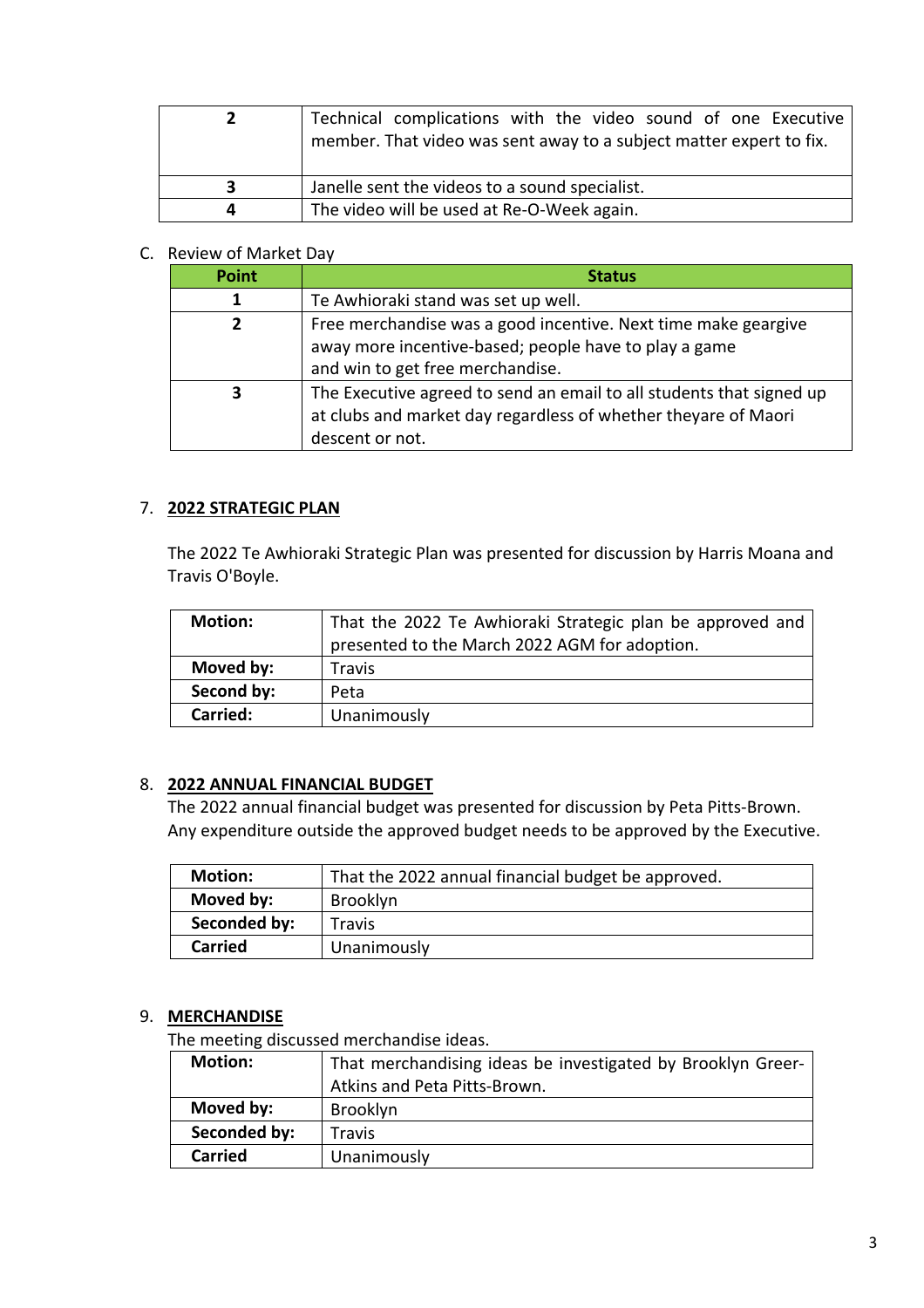## 10. **SOCIAL MEDIA**

The Executive agreed to keep the three social media platforms (Instagram, Facebook and Snapchat) operating the same.

#### 11. **APPOINTMENT OF EXECUTIVE SECRETARY**

The Executive has a vacancy for the position of Kaituhituhi. It was proposed that Travis O'Boyle be appointed to the position of Kaituhituhi.

| <b>Motion:</b> | That Travis O'Boyle be appointed as Kaituhituhi of the Te |
|----------------|-----------------------------------------------------------|
|                | Awhioraki Maori Students Association.                     |
| Moved by:      | Brooklyn                                                  |
| Seconded by:   | Peta                                                      |
| <b>Carried</b> | Unanimously                                               |

## 12. **CONSTITUTION**

All constitution changes must be submitted and presented at the AGM. Travis and Cheyenne tabled recommendations regarding the "Executive Rules" and rules around the quorum.

## 13. **PORTFOLIO ALLOCATION**

Portfolios for Social Media, Events, Well-being/COVID, were discussed as per the Strategic Plan for 2022.

**ACTION POINT:** Harris Moana to allocate and confirm the allocation of portfolios among Executive members by next week.

## 14. **HEALTH AND SAFETY/ COVID RULES FOR ACTIVITIES**.

The whole Executive emphasised that COVID protocols need to be followed and understood. If members plan activities, they should consult the member who holds the "Well-being/COVID" portfolio.